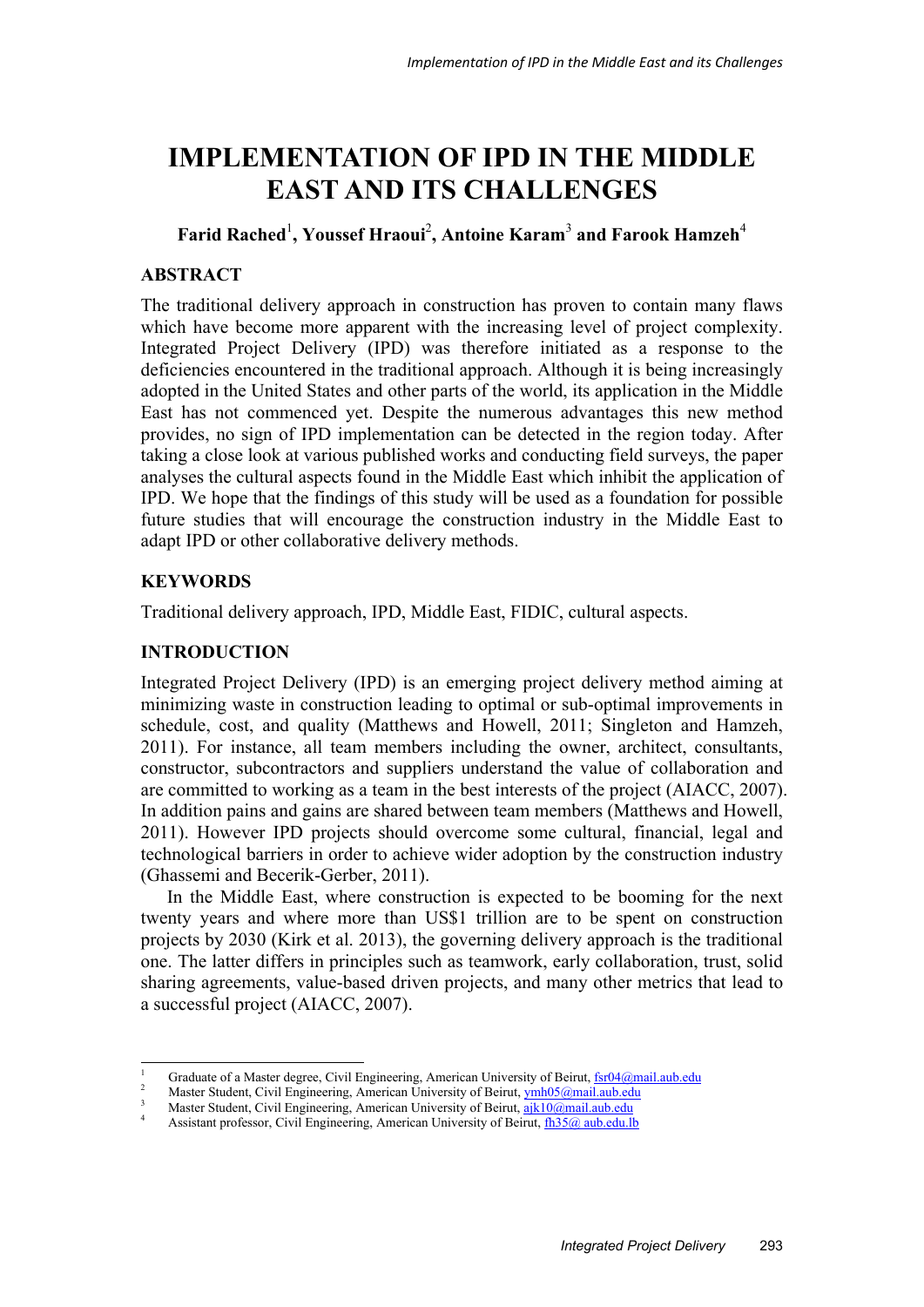Regarding contractual procedures, the Fédération Internationale Des Ingénieurs-Conseils (FIDIC) family of contracts for traditional project delivery approaches has been widely used since the 1970s in the Middle East. FIDIC Red, explaining the traditional design-bid-build delivery procedure, tends to be the most commonly used of the FIDIC contracts in the region (Webster, 2009). However FIDIC contracts seem to present some inconveniences. For instance, they are transactional and rigid when compared to IPD's relational-type contracts (Matthews and Howell, 2011). Moreover they do not provide collaboration tools that enhance teamwork in traditional delivery methods (Wilkinson, 2012). The contractor is lowly involved in decisions related to design and construction techniques (Watson, 2001). Finally, the presence of some biased clauses in favour of the employer in the FIDIC contracts can have serious consequences on the contractor (Matter 2001, Aljarosha 2008).

Therefore IPD and its relational type contract form an alternative that overcomes the obstacles encountered in the traditional approach. However in the Middle East, there are some particular barriers other than the ones mentioned previously that hamper the implementation of IPD. Since no extensive research was done on this perspective, the paper will focus on the Middle Eastern cultural aspects, presenting themselves as the most pronounced limitation. For instance, with respect to other cultural clusters, the Middle Eastern one scored low on relevant cultural dimensions such as future orientation, uncertainty avoidance and team orientation (Javidan et al. 2006). Another important cultural dimension that Littrell and Bertsch (2012) found was that the Middle Eastern society finds difficulty in changing its habits and does not readily accept the idea of change. In the aim of encouraging the use of collaborative project delivery approaches in the Middle East, the paper addresses first the advantages and barriers of IPD in general. Then it focuses on the delivery approach as well as the contract applied in the Middle East and its resulting problems. Finally the paper discusses the specific Middle Eastern cultural barriers that could hinder the implementation of IPD in the region.

# **METHODOLOGY:**

In the aim of comparing the traditional delivery method with the integrated one, as well as presenting the barriers inhibiting IPD's implementation in the Middle East, the authors relied on extensive analysis based on various published works and conducted research. In an effort to shed light on the cultural aspects and construction management preferences in the Middle East, a survey in the form of an interview is conducted with 30 professionals working in the industry within the region. The countries from which the participants were chosen are the United Arab Emirates, Qatar, and Lebanon. The first two have respectively the second and third highest GDP in the Middle East (United Nations, 2012) and are to host two major international events in the upcoming years, Expo 2020 and FIFA World Cup Qatar 2022. The distributions of these participants regarding the nature of the company to which they belong as well as their overall experience are shown in Figure 1. Many surveyed professionals have experience in more than one field. For instance, they have worked as engineering consultants in some projects and as client representatives in other projects. In addition to the three countries in the Middle East listed above, the participants have worked in construction in the following countries: Algeria, Bahrain, Canada, Egypt, Iraq, Jordan, Kuwait, Libya Oman, Saudi Arabia, Syria, the United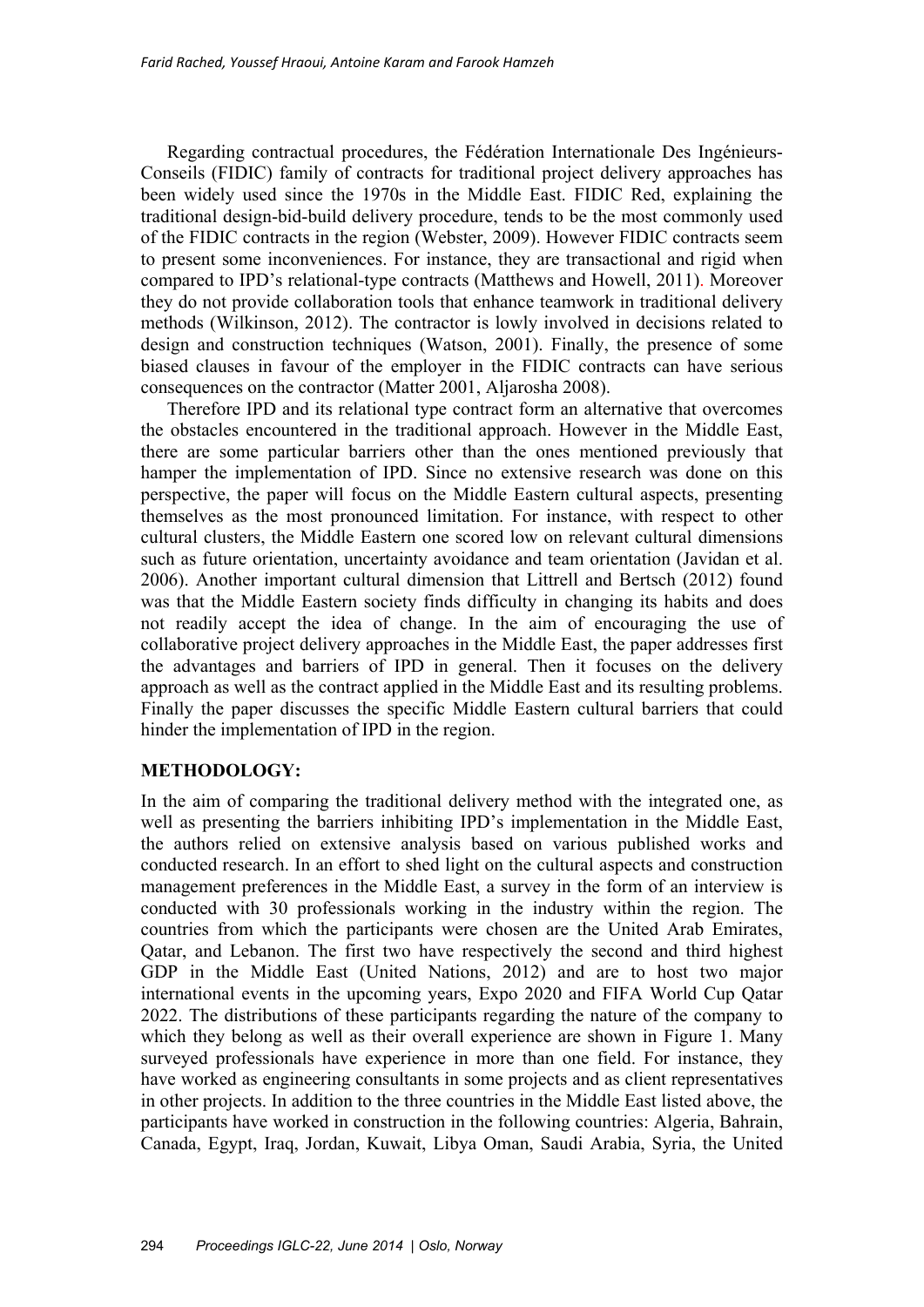States and the United Kingdom. More than 85% of the projects they were involved in were delivered using the traditional approach; therefore the participants are well experienced with the Red Book of FIDIC entitled "Conditions of Contract for Construction for Building and Engineering Works Designed by the Employer".



Figure 1: Distribution of the participants according to their overall years of experience (left) and the nature of the firm to which they belong at present (right)

# **ADVANTAGES OF IPD**

By definition, IPD is a project delivery approach that integrates people, systems, business structures and practices into an innovative process that collaboratively harnesses the talents and insights of all participants to reduce waste and optimize efficiency through all phases of design, fabrication and construction (AIACC, 2007). The main features of this approach are listed below:

**Early collaboration:** IPD encourages early contribution of knowledge and experience and requires proactive involvement of key participants (AIACC, 2007). This means that the delivery's quality is enhanced when the owner, architect, contractor, subcontractors, consultants and suppliers join their expertise early on during the project life cycle as shown in Table 1. Moreover, insight from each participant is valued in a culture that promotes and drives innovation and outstanding performance (AIACC, 2007). Hence the team members, linked together through a multi-party agreement, shall discuss and innovatively solve cross-functional issues related to design and construction. This occurs before execution starts, which minimizes potential future waste and enhances quality of construction.

Table 1: Involvement of all parties at all stages of a project life cycle in IPD (adopted from Kent and Becerik-Gerber, 2010)

|                         | Preliminary<br>design | Early<br>design | Design<br>development | Construction  | Closeout      | <b>Facility</b><br>management |
|-------------------------|-----------------------|-----------------|-----------------------|---------------|---------------|-------------------------------|
|                         | $(\%)$                | $(\%)$          | (%)                   | $\frac{6}{2}$ | $\frac{9}{0}$ | $(\%)$                        |
| Owner                   | 94.3                  | 85.8            | 84.9                  | 82.1          | 72.6          | 71.7                          |
| Architect               | 92.3                  | 89.4            | 92.3                  | 82.7          | 67.3          | 15.4                          |
| Engineers               | 71.0                  | 86.9            | 91.6                  | 85.0          | 60.7          | 19.6                          |
| General Contractor      | 46.7                  | 69.2            | 82.2                  | 89.7          | 76.6          | 23.4                          |
| <b>Subcontractors</b>   | 17.1                  | 41.9            | 72.4                  | 89.5          | 67.6          | 22.6                          |
| Manufacturers/suppliers | 11.8                  | 41.2            | 74.5                  | 87.3          | 48.0          | 23.5                          |
| Specialty consultants   | 43.1                  | 69.9            | 83.3                  | 79.4          | 46.1          | 28.4                          |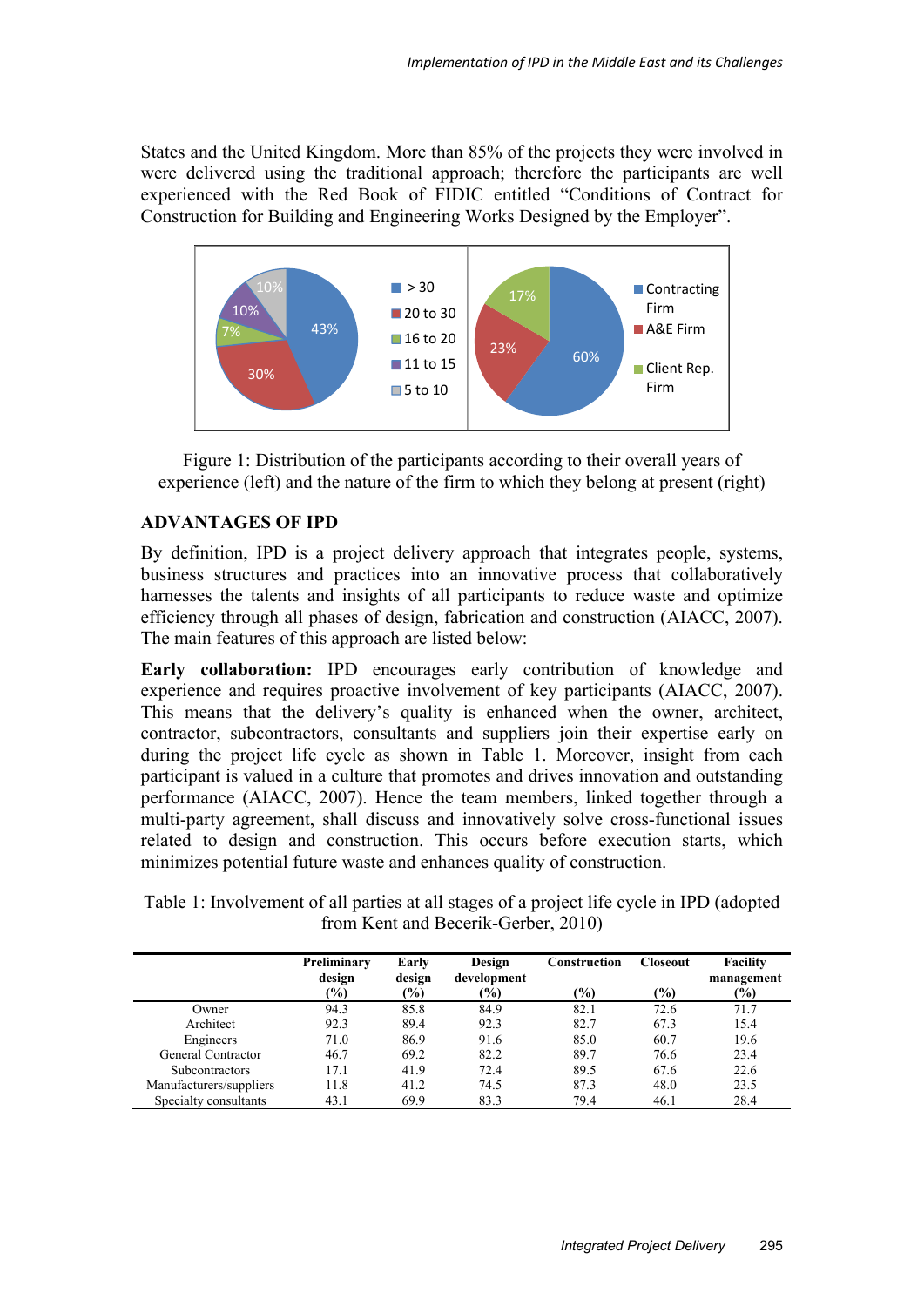**The Last Planner System:** The IPD's effective production control system comes from the idea of the Last Planner which was developed as a production planning and control system to assist projects in smoothing variability in construction work flow, developing planning foresight, and reducing uncertainty in construction operations (Hamzeh et al. 2009). In other words, the Last Planner encourages a proactive behavior, whereby errors and wastes are distinguished and eliminated from the beginning.

**Painshare/gainshare agreement leading to elimination of adversarial relationships:** Since a considerable part of the hard work is done at the start, the teamwork should be fairly acknowledged by the owner and gratefully appreciated. Therefore the trades are compensated for their work based upon a formula that rewards them in accordance with their participation on the project (Winstanley, 2011). The teams' risks and benefits being shared, there is no need for holding back information from one another as all try to add value to the customer, which softens adversarial relationships. Hence, a notion of "All for one and one for all" is promoted where a trade's strength and advantages cover another's weaknesses for the greater good of the final product.

**Integrated Leadership:** In IPD, leadership can be passed on from one person to another since it is "dynamic" in nature (Winstanley, 2011). All suggestions are listened to and main decisions are made through general consensus. Therefore, the optimization of design and construction is further enhanced due to the empowerment of the team members and their contributing ideas.

**Collaboration Software:** A Building Information Model (BIM) is a digital representation of physical and functional characteristics of a facility (AIACC, 2007). It is used in IPD as a tool to facilitate the transfer of information and knowledge from one trade to the other and therefore forming a foundation for well conducted cooperation and communication. Hence, the probability of having a passed on, misunderstood information is reduced and the actions which it engenders are eliminated from the equation before they create potential waste or damages.

# **BARRIERS FOR IMPLEMENTING IPD:**

Despite the emergence of IPD as a comparably advantageous project delivery approach, literature on this topic presents numerous obstacles.

**Cultural:** The main cultural issue is inertia, resisting change (Ghassemi and Becerik-Gerber, 2011). Many companies are well accustomed with their management system to a point where they prefer not to change it. Moreover success of an IPD project relies on trust between all the different stakeholders. If not well prepared to adopt this new method, they must be willing to receive training to be able to implement IPD in their project (Ghassemi and Becerik-Gerber, 2011).

**Financial**: It is the challenge of selecting compensation and incentive structures commensurate to the unique characteristics of the project and its participants (Cohen, 2010). Therefore a very elaborate study should be done prior to signing the multiparty contract to determine the risks that each party will take in the project. This will guarantee a fair distribution of the shared savings and profits. If the incentive program was not properly considered, it might significantly reduce the morale of the teams involved, hence affect their productivity.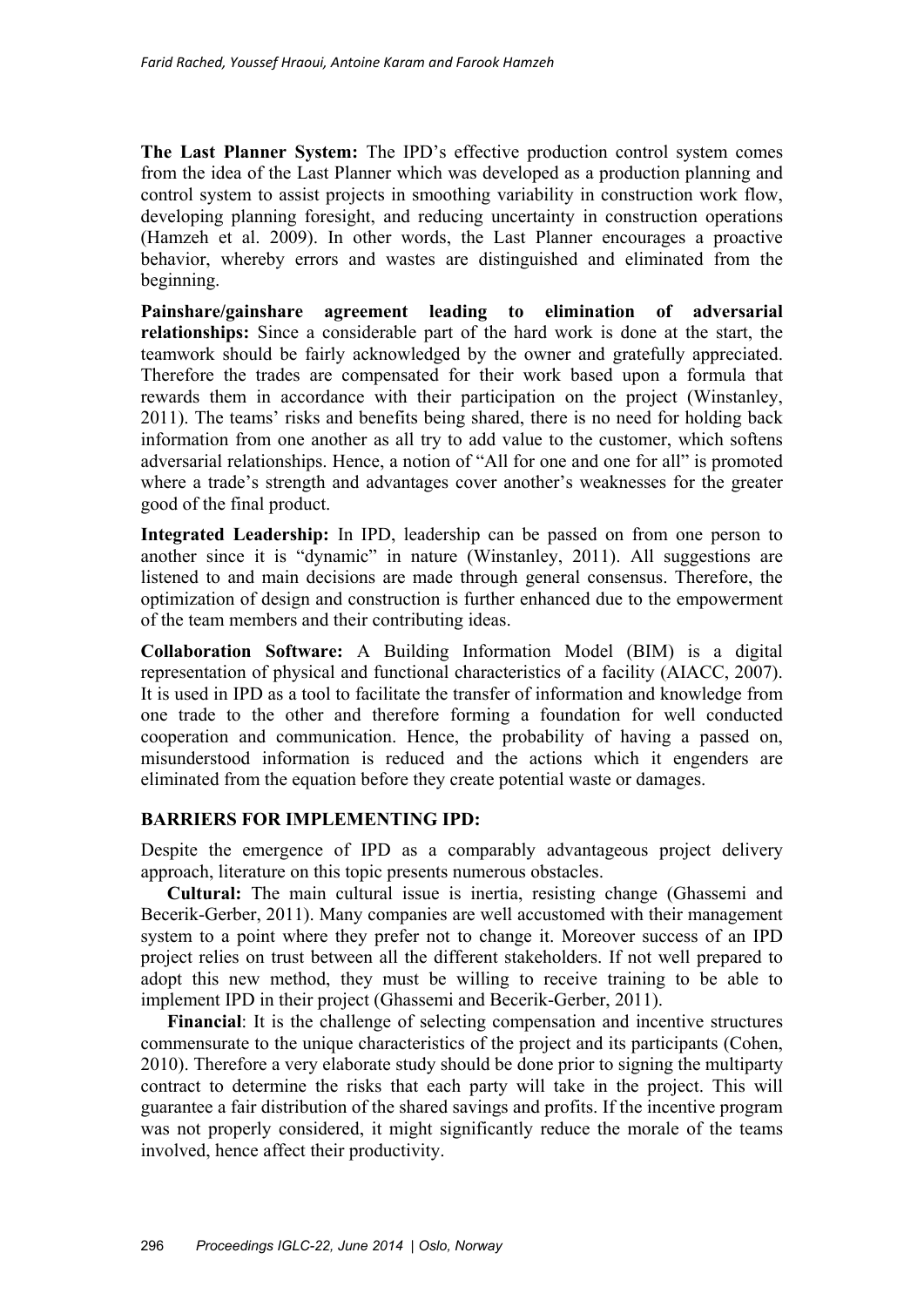**Legal**: One of the main legal issues concerns applying IPD in the public sector. The law convention in the public sector is to select the lowest bidder. However IPD imposes value-driven selection criteria and this cannot ensure the lowest bidder. Actually IPD's value selection criteria can only be achieved through a public law designated for design-build delivery (Ghassemi and Becerik-Gerber, 2011). This solution is not as collaborative as IPD. In fact not all team members in the project are collaborating from the early phases and the authority is not evenly distributed. It is generally given to the owner trough the contractor.

**Technological**: BIM integrates all the trades and design aspects in 3D and helps clarify the scope of work and the construction method to be used. However the use of BIM might cause problems when small entities like subcontractors do not have enough expertise with such a technology, thus struggling to coordinate with the rest of the parties (Ghassemi and Becerik-Gerber, 2011). This barrier can be overcome by training the nominated subcontractors to the use of BIM prior to the start of the project.

# **TRADITIONAL PROJECT DELIVERY IN THE MIDDLE EAST:**

The Middle East is to experience unprecedented levels of construction projects in the next two decades (Kirk et al. 2013). While practices of project delivery approaches have evolved with time as more sophisticated projects are taking place, the theoretical principles behind these approaches remain the same. The governing project delivery approach in the region is still the traditional one, whereby a contractor constructs the works in accordance with a design package provided by the architecture and engineering consultant to the employer. The latter differs from IPD in principles such as teamwork and early collaboration, trust, solid sharing agreements, value-based driven projects, and many other metrics that ultimately lead to a successful project as shown on Table 2 (AIACC, 2007).

Regarding contractual procedures, the Fédération Internationale Des Ingénieurs-Conseils (FIDIC) family of contracts for traditional project delivery approaches has been widely used since the 1970s in the Middle East (Webster, 2009). The Red Book of FIDIC 1999, entitled "Conditions of Contract for Construction for Building and Engineering Works Designed by the Employer", tends to be the most commonly used of the FIDIC contracts in the region (Webster, 2009). This book explains in great details the exact procedure to be followed by all parties to deliver a project using the traditional delivery approach. Although clear and thorough, this contract seems to present some inconveniences. For instance, it is transactional and rigid when compared to other relational-type contracts (Matthews and Howell, 2011). It does not provide collaboration tools that enhance teamwork in traditional delivery methods (Wilkinson, 2012). Consequently entities work independently from each other and seek to locally optimize their own work without taking a look at the system as a whole. Furthermore the contractor is lowly involved in decisions related to design and construction techniques (Watson, 2001). As a result, issues and clarifications related to design and construction are more likely to appear and be notified during execution, contrarily to IPD, where the contractor and designer discuss together such issues at an earlier stage. Finally, the presence of some biased clauses in favor of the employer in the FIDIC contracts can have serious consequences on the contractor (Matter 2001, Aljarosha 2008). This would cause the contractor to bear more risks than he is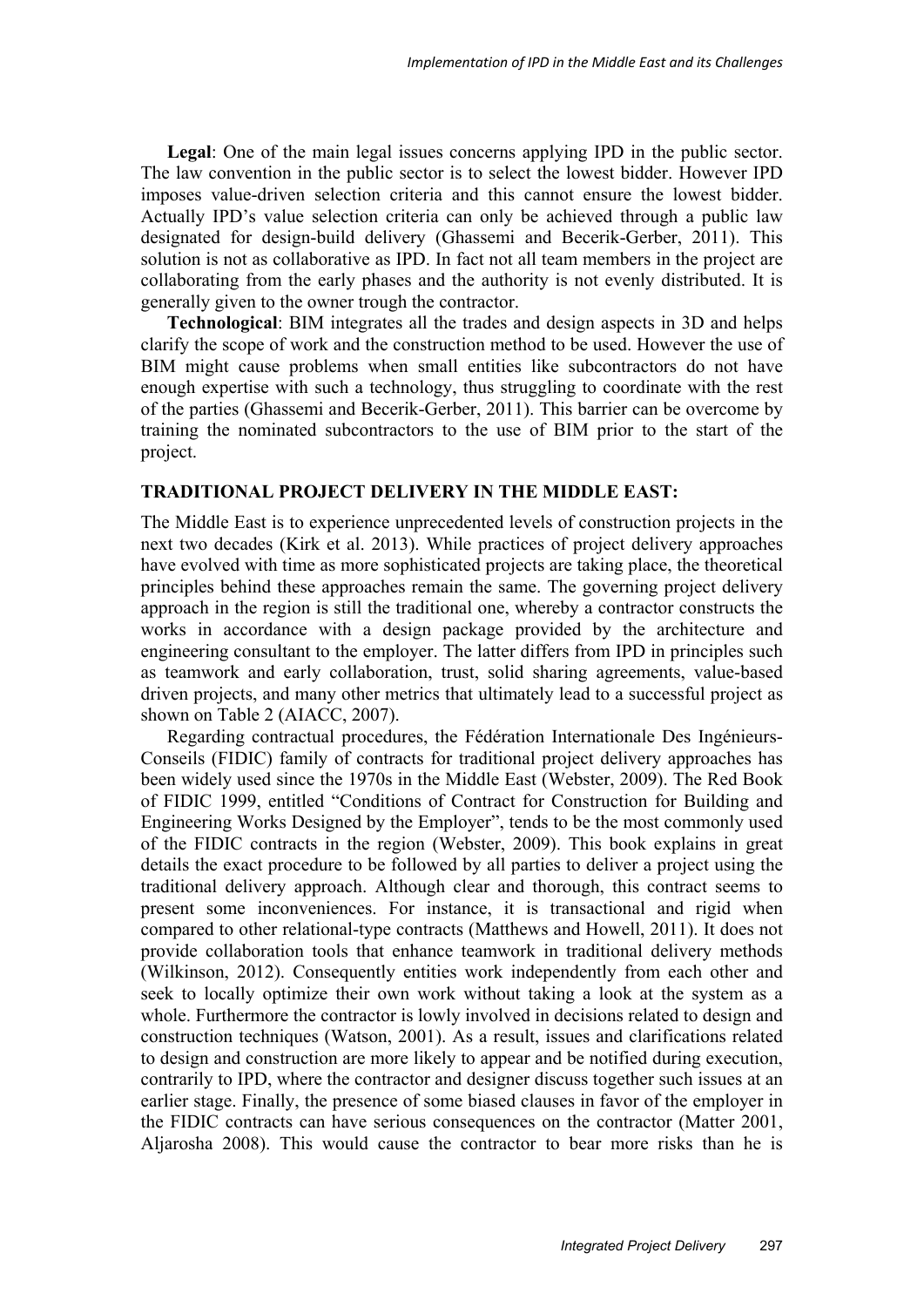capable of, increase contingency in the cost estimate and possibly submit a bid much higher than the expectations of the client. Therefore IPD and its relational type contract form an alternative that could fill the gaps of the traditional approach that is widely used in the Middle East.

| <b>Traditional Project Delivery</b>                                                 |                   | <b>Integrated Project Delivery</b>                                                    |  |  |
|-------------------------------------------------------------------------------------|-------------------|---------------------------------------------------------------------------------------|--|--|
| Fragmented, assembled on "just-as-needed"<br>or "minimum-necessary" basis, strongly | <b>Teams</b>      | An integrated team entity composed of key<br>project stakeholders, assembled early in |  |  |
| hierarchical, controlled                                                            |                   | the process, open, collaborative                                                      |  |  |
| Linear, distinct, segregated; knowledge                                             | <b>Process</b>    | Concurrent and multi-level; early                                                     |  |  |
| gathered "just-as-needed"; information<br>hoarded; silos of knowledge and expertise |                   | contributions of knowledge and expertise;<br>information openly shared; stakeholder   |  |  |
|                                                                                     |                   | trust and respect                                                                     |  |  |
| Individually managed, transferred to the                                            | <b>Risk</b>       | Collectively managed, appropriately                                                   |  |  |
| greatest extent possible                                                            |                   | shared                                                                                |  |  |
| Individually pursued; minimum effort for                                            | Compensation/     | Team success tied to project success;                                                 |  |  |
| maximum return; (usually) first-cost based                                          | Reward            | value-based                                                                           |  |  |
| Paper-based, 2-dimensional; analog                                                  | Communications/   | Digitally based, virtual; Building                                                    |  |  |
|                                                                                     | <b>Technology</b> | Information Modeling (3,4 and 5D)                                                     |  |  |
| Encourage unilateral effort; allocate and                                           | <b>Agreements</b> | Encourage and support multi-lateral open                                              |  |  |
| transfer risk; no sharing                                                           |                   | sharing and collaboration; risk sharing                                               |  |  |

Table 2: Traditional Project Delivery vs IPD (adopted from AIACC, 2007)

# **MIDDLE EASTERN CULTURAL ASPECTS:**

In an attempt to provide a sound basis for conceptualizing worldwide leadership differences, the Global Leadership and Organizational Behavior Effectiveness (GLOBE) research program assesses cultural attributes and culturally endorsed leadership theories on ten culture clusters. The results concerning the Middle Eastern cluster that are of interest to us are featured in the Table 3.

Table 3: Results of the Middle Eastern cluster for different cultural dimensions (adopted from Javidan et al. 2006)

| <b>Cultural Dimensions</b> | <b>Score</b> |
|----------------------------|--------------|
| <b>Future Orientation</b>  | Low          |
| In-Group Collectivism      | High         |
| Uncertainty Avoidance      | Low          |
| Participative              | Low          |
| <b>Team Oriented</b>       | Low          |
| Self-Protective            | High         |

From the table above it is noticed that the Middle Eastern cluster scored low in the following attributes: uncertainty avoidance, future orientation, team-oriented and participative. These cultural dimensions are reported to contribute to outstanding leadership according to the authors and are defined as follows:

Uncertainty Avoidance: the extent to which a society, organization, or group relies on social norms, rules, and procedures to alleviate unpredictability of future events.

Future Orientation: the extent to which individuals engage in future oriented behaviors such as delaying gratification, planning, and investing in the future.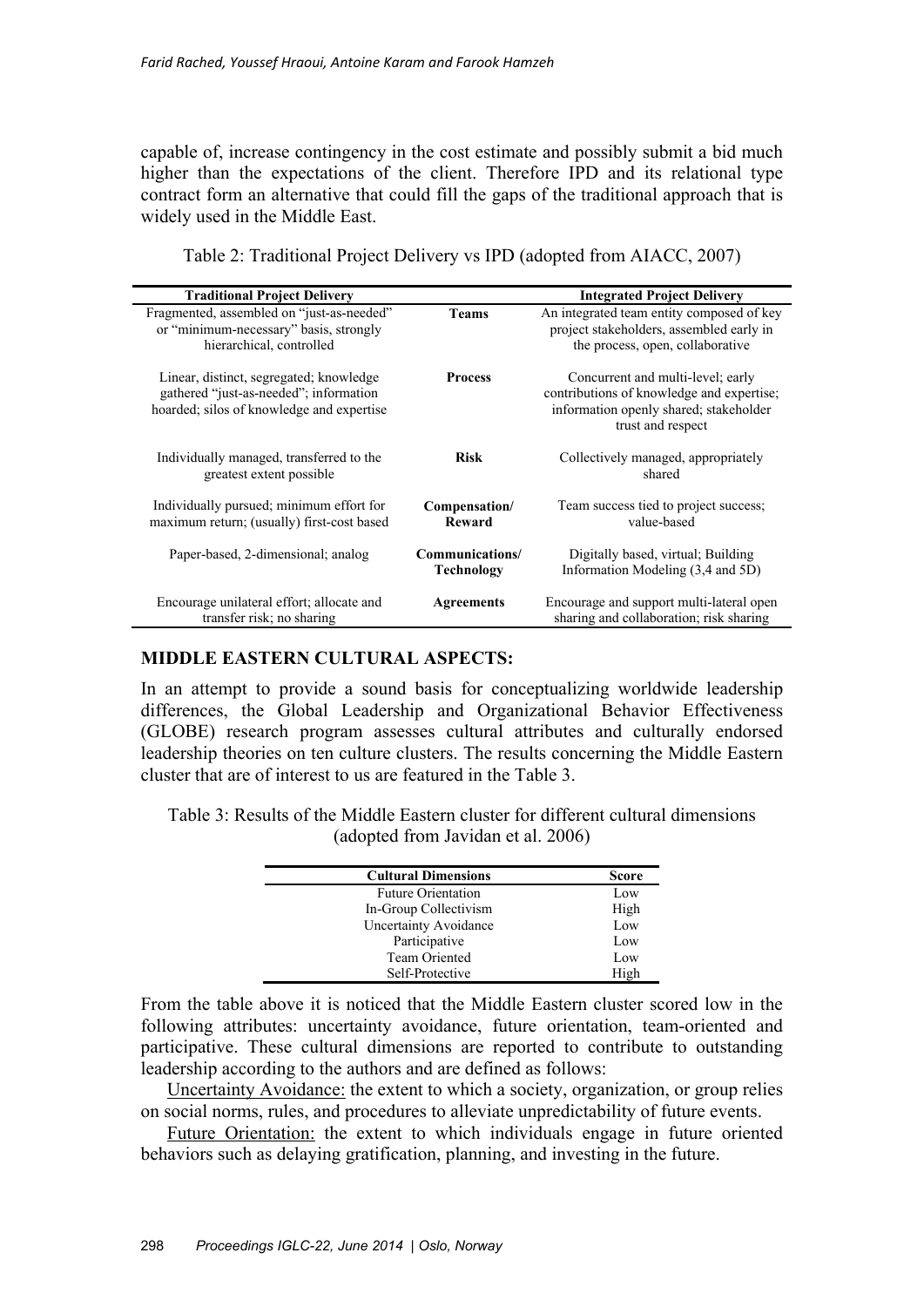Team-Oriented: a leadership dimension that emphasizes effective team building and implementation of a common purpose or goal among team members.

Participative: A leadership dimension that reflects the degree to which managers involve others in making and implementing decisions (Javidan et al. 2006).

These cultural dimensions are fundamental qualities required for the success of an IPD project. In fact, the main principles of IPD is to eliminate waste through early collaboration and trust between all team members, risk sharing, assessment of all design and construction alternatives, and application of the Last Planner System. In other words, being proactive as well as working together in one team are necessities to successfully apply IPD and other collaborative delivery methods.

The other two cultural dimensions on which the Middle Eastern cluster scored high are reported to have an impact in impeding outstanding leadership and are defined as follows:

In-Group Collectivism: the degree to which individuals express (and should express) pride, loyalty, and cohesiveness in their organizations or families.

Self-Protective: the degree to which individuals ensure the safety and security of the individual. It is self-centered and face saving in its approach (Javidan et al. 2006).

In-group collectivism is an important social attribute as it reflects the individual's pride and loyalty to his organization. That being said, excessive pride might affect the person's impartiality and objective point of view. Likewise, a self protective behavior might cause an individual to over think what is best for him/her and neglect what is best for the others. Thus these cultural attributes would also form barriers to implement collaborative delivery methods.

Finally, although resistance to change is a natural human trait, it is also one that can be avoided through targeted implementation and well-conceived incentives and encouragements (OECD, 2009). However the way to avoid uncertainty and risk in the Middle East is usually dealt with by implementing strict rules, policies, and regulations which consequently leads an individual to become change averse (Littrell and Bertsch, 2012). This specific trait might as well pose itself as a barrier to switch from the traditional delivery approach to IPD.

#### **SURVEY RESULTS AND ANALYSIS:**

#### **RATING IPD PRINCIPLES:**

In the first part of the survey, a list of randomly distributed project metrics indirectly referring to either IPD or the traditional project delivery practices was presented to the participants. They were asked to rate each item from 1 (not effective) to 5 (very effective) according to how much in their opinion this item would lead to a successful project. The results are shown in tables 4 and 5.

The average being equal to 3, we notice that all scores obtained on metrics describing IPD principles are above the average. Although many of these metrics seem utopian to the participants, especially if considered to be applied in the region, the high grades reflect some harmony with collaborative delivery principles, leading to some hope in the possibility of implementing these latter in the Middle East. For instance, while most of the applicants agree that sharing the cost on the project and distributing profit based upon a fair formula would have a positive impact on the project, they believe it is impractical and difficult to be applied in the region.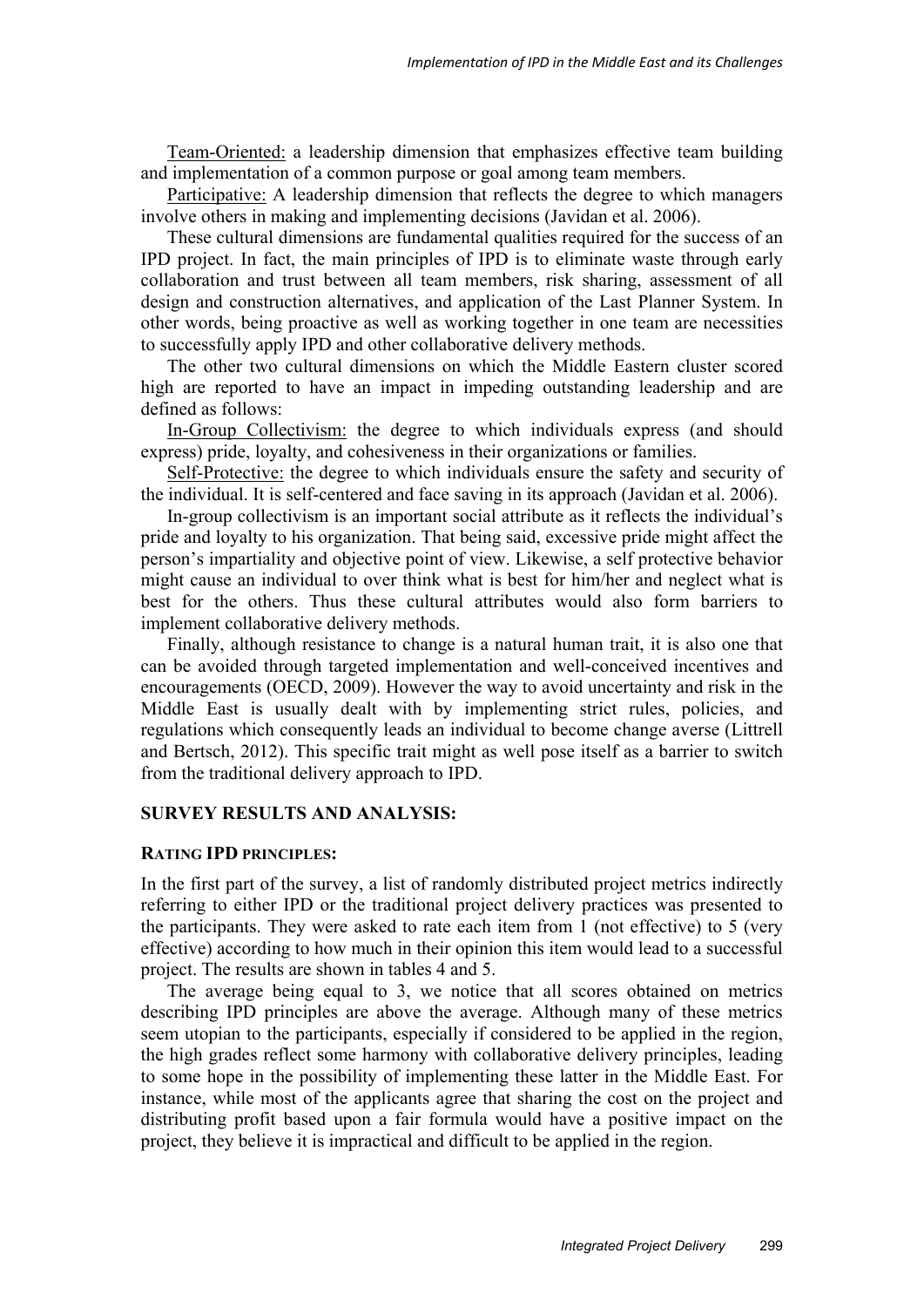The highest scores are obtained on the following principles: collaboration in design and construction, work in the same office, root cause analysis, 3D and 4D modeling, permanent communication and sharing risks. It is interesting to note that the participants are in favor of collaborating with the contracting and subcontracting teams before the beginning of construction. This early collaboration occurs very rarely in a traditionally delivered project supported by the FIDIC Red Book. Thus the high grade obtained for "collaboration in the design phase" reflects the positive impact of the contractor and eventually the subcontractor on the early phases of a project. As mentioned previously in the paper, early collaboration and proactive behavior considerably help in reducing variations and errors that might occur in execution.

| <b>Metrics</b>                                                                    | Average     |
|-----------------------------------------------------------------------------------|-------------|
|                                                                                   | rate $(15)$ |
| Collaboration between Owner, A&E, Contractor, and Subcontractor in pre-           | 3.11        |
| design                                                                            |             |
| Collaboration between Owner, A&E, Contractor, and Subcontractor in design         | 4.15        |
| Collaboration between Owner, A&E, Contractor, and Subcontractor construction      | 4.52        |
| Include experienced foremen and other heads of labors in weekly progress          | 3.30        |
| meetings                                                                          |             |
| Having the owner, A&E, contractor, and other team members (supplier,              |             |
| subcontractor) working together in the same office for all the duration of the    | 4.15        |
| project                                                                           |             |
| Find the root cause of an error after being committed and take preventive actions | 4.78        |

### Table 5: Rating of the traditional delivery approach and IPD principles

| <b>Metrics</b>  | <b>IPD</b> principles                                                     | Average rate      |
|-----------------|---------------------------------------------------------------------------|-------------------|
|                 | VS                                                                        | (15)              |
|                 | <b>Traditional method principles</b>                                      |                   |
| Technology      | 3D or 4D modeling combining specialties in one file                       | 4.37              |
|                 | Simple 2D drawings relative to each specialty alone                       | 3.04              |
| Design          | Set-based design                                                          | 3.52              |
|                 | Point-based design                                                        | 3.01              |
| Communication   | Encourage permanent communication with different parties in the aim of    |                   |
|                 | revealing unnoticed problems and sharing general risks                    | 4.56              |
|                 | Withhold relevant knowledge and information from other parties to benefit | 2.44(all parties) |
|                 | later from this advantage                                                 | 2.89(contractors) |
| Payment         | The collaborating team members agree to share the cost on the project and |                   |
|                 | to distribute their profit based upon a formula that rewards them in      | 3.00              |
|                 | accordance with their participation on the project                        |                   |
|                 | Having each party involved in the project (mostly A&E) being paid an      |                   |
|                 | amount equal to a certain percentage of the total cost of the project     | 2.30              |
| Decision making | Suggestions in a functional team are listened to and main decisions are   | 3.63              |
|                 | made through general consensus                                            |                   |
|                 | All decisions are made in a hierarchical way by a team leader and carried |                   |
|                 | on downstream neglecting suggestions of the downstream members of the     | 2.15              |
|                 | team                                                                      |                   |

# **FIDIC (RED BOOK):**

In the second part of the survey, participants are presented with different statements/ideas and are asked to which level they think the FIDIC Red Book encourages these. The results are shown in the figures below (SD: Strongly disagree, D: disagree, N: Neutral, A: Agree, SA: Strongly agree):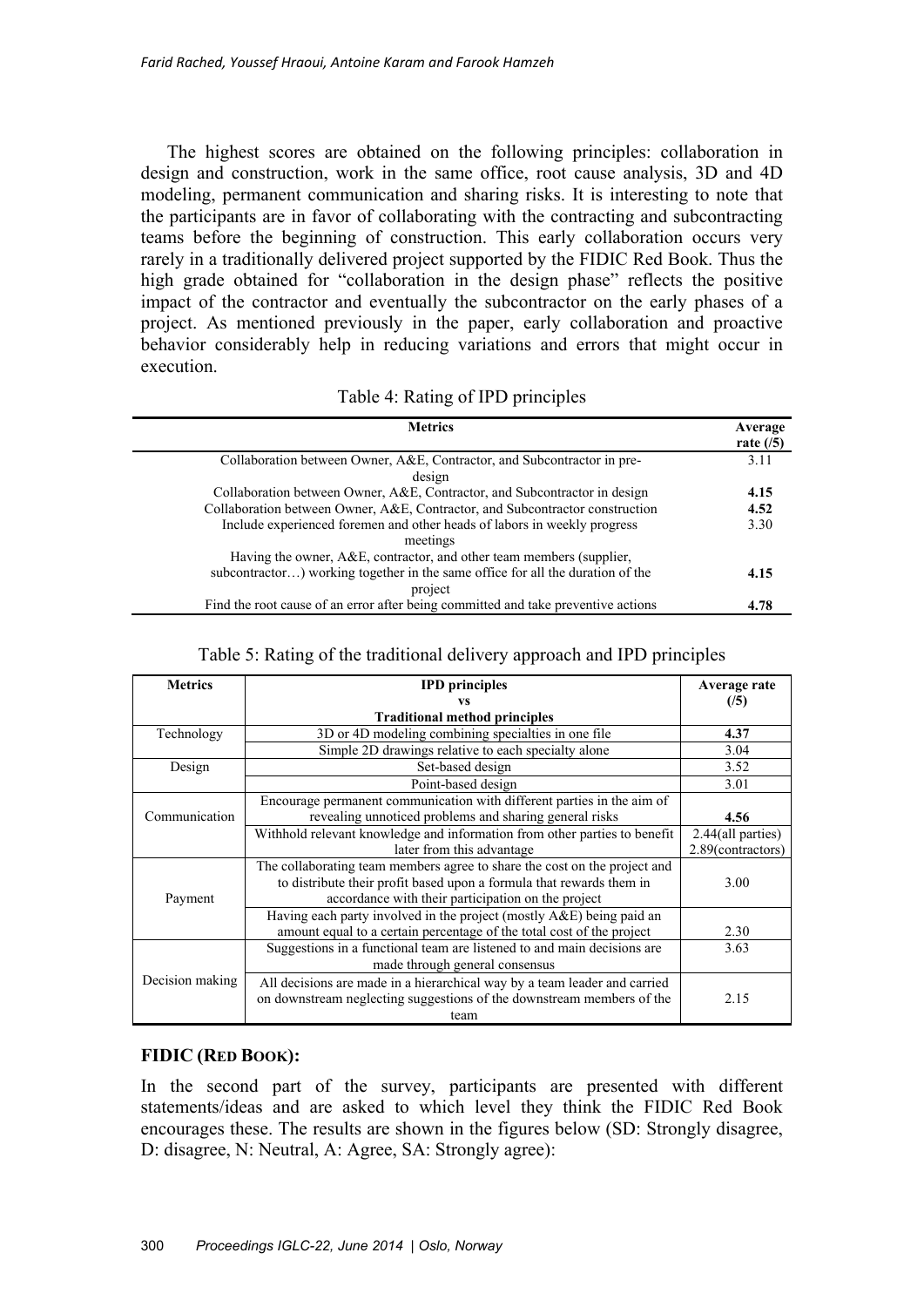

Figure 2: Collaboration between the different parties (left) Figure 3: Adversarial relationship between the different parties (right)



Figure 4: Involvement of contractor and subcontractor in pre-design and design (left) Figure 5: Authority given to the owner through the engineer (right)



Figure 6: Solves problems without resorting to arbitration and courts (left) Figure 7: Contract organization and text are practical and user-friendly (right)



Figure 8: Flexible and easily changeable to adapt to the country's legal aspects (left) Figure 9: Favors a claim conscious behavior on behalf of the contractor (right)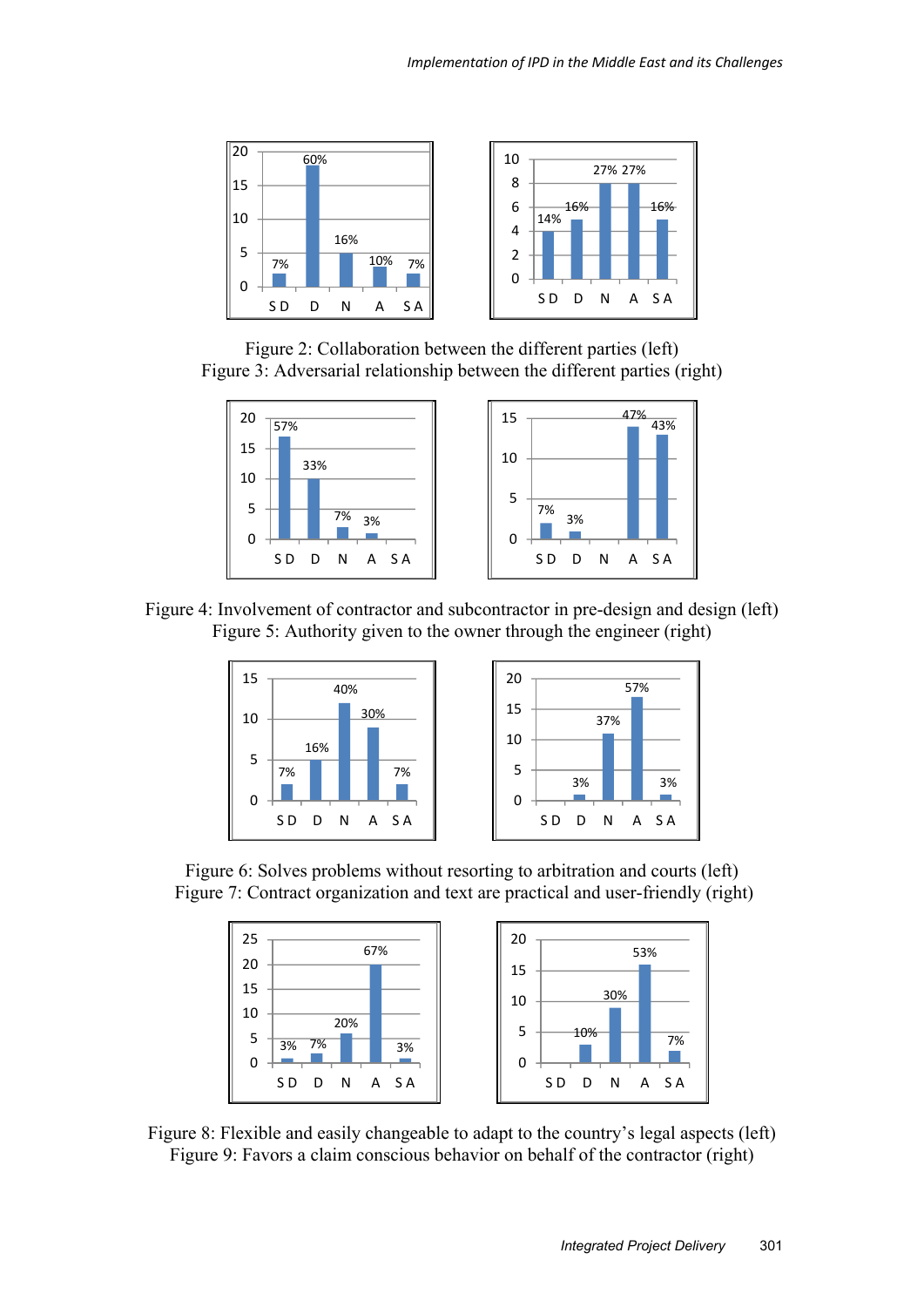The results of the figures above reveal the following: 67% of the participants disagree that the Red Book of FIDIC promotes collaboration between the different parties during all phases of the project (Figure 2), 90% disagree that it involves the contractor and subcontractor in the pre-design and design phases (Figure 4) and agree that it gives the authority to the owner through the engineer (Figure 5), and 60% agree that it favors a claim conscious behavior on behalf of the contractor (Figure 9).

While collaboration between the parties in the early phases of the project can considerably help in the success of a project, it is not encouraged in the FIDIC contract according to two thirds of the participants. They also believe FIDIC is giving the authority to the owner. This last will lead the contractor to bear more risks which might oblige him to increase his contingencies and become claim-conscious in order to protect his position. In this case, the consulting engineer hired by the client and the client himself become more and more suspicious of the contractor's actions, which might deteriorate the relationship between one another.

The participants have different views on whether FIDIC solves problems without resorting to courts (Figure 6) and whether it promotes adversarial relationship (Figure 3). For instance, while 37% agree that it solves problems without resorting to courts, 23% refuse this idea and 40% are neutral. The participants think that this issue depends most importantly on the degree to which the contractor and the client themselves are contentedly willing to solve their problems without using arbitration. Finally 60% of the interviewees agree that FIDIC is user-friendly (Figure 7) and that it is easily changeable to adapt to the country's laws (Figure 8). In fact its flexibility allows clients to easily alter some issues in the particular conditions of the contract to make it compliant with the laws of the country or with their own advantage.

When asked about their opinion concerning FIDIC (Figure 10), a majority of 64% of the participants say they are satisfied with the contract while only 3% are dissatisfied and 33% are impartial. In addition, when asked if they would switch from FIDIC to other contracts that provide more collaborative delivery methods (Figure 11), 60% are in favor while 37% are hesitant and state that it depends on whether the whole construction industry in the Middle East is changing the set of contracts used.



Figure 10: Level of satisfaction with FIDIC (left) Figure 11: Willingness to switch to more collaborative contracts (right)

In fact, when conducting the interviews with the participants, it was noticed from the early beginning that most of them, especially the ones working in the gulf region, mentioned that the virgin FIDIC Red Book is not as used as the modified version of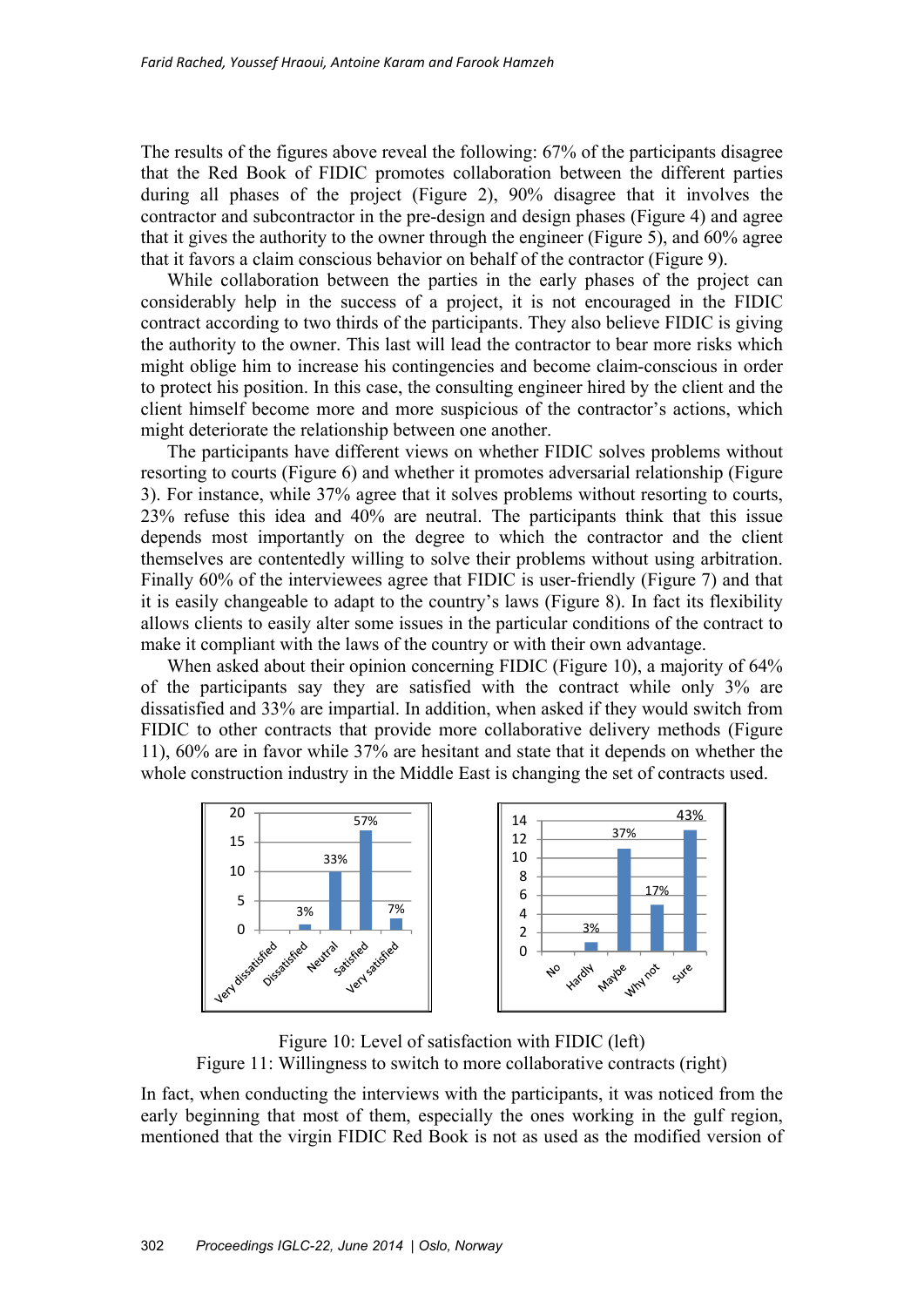FIDIC in the Middle East. As explained earlier, the modified Red Book is prepared by the owner and given to the contractor. The owner partly or completely changes the particular conditions of the contract to make it more suitable to the country's laws. However what most of the participants made clear is that the owner changes the power distribution in the contract as well, whereby the capacities of the contractor are reduced and so the risks he should bear are increased. The reason behind the usage of such contract is probably lack of trust from the owner. Therefore we asked participants in the gulf region about their level of satisfaction with the modified FIDIC. The results are shown in Figure 12. It is worth noting that 59% of the participants are dissatisfied with this type of contract, 23% are neutral and only 18% are satisfied. While the modified FIDIC restrains the contractor's capabilities and increases risk on the contractor, the unmodified FIDIC contract is regarded as reasonable and fair in its risk distribution. This explains the 64% satisfaction with the unmodified Red Book.



Figure 12: Level of satisfaction with the modified FIDIC Red Book contract

#### **CONCLUSIONS**

Unlike the traditional delivery approach supported by the FIDIC Red Book, IPD and its relational type contracts promote a more collaborative delivery approach that yield to more successful projects. Experienced professionals working in the construction industry in the Middle East generally agreed as well that IPD principles are more likely to achieve better results than the traditional method. Mainly, in order to reduce variations in the construction phase, they believe collaboration between the owner, designer and contractor is a must in the design phase. This early collaboration hardly ever happens in the traditional approach. To apply IPD in the region, some cultural barriers specific to the Middle East need to be taken into consideration. Teamwork, change, future orientation and most importantly trust and transparency need to be increasingly present between all project parties to facilitate the implementation of collaborative delivery approaches.

The authors hope that this assessment of the cultural and developmental readiness of the construction industry in the Middle East forms a basis for future adoption of IPD practices and encourages more collaborative forms of FIDIC contracts. However, for a company to benefit from IPD's advantages, it should be able and willing to undergo radical changes at the organizational, methodical and commercial levels. While the first two require hard work in terms of intensive training and habituation,